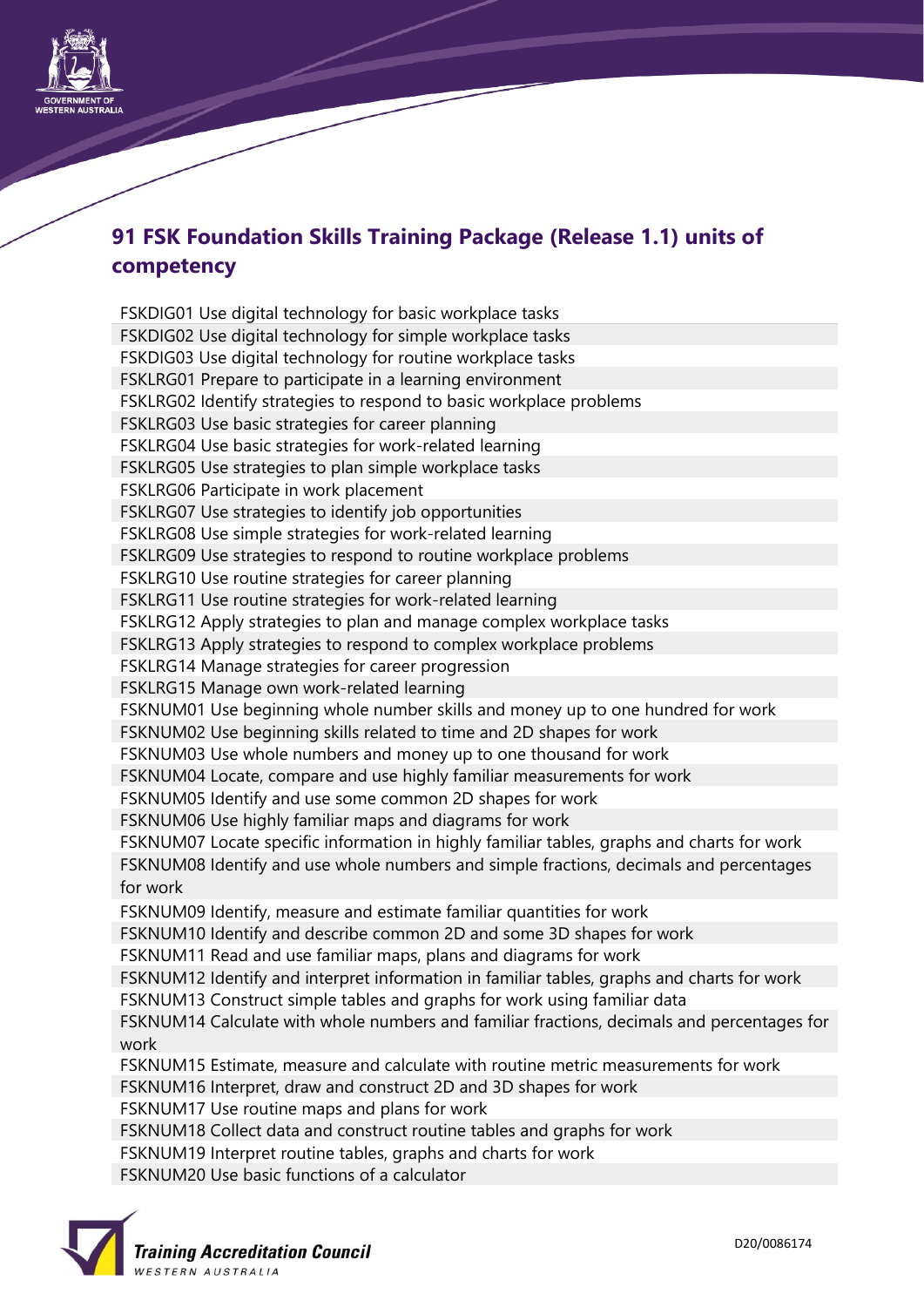FSKNUM21 Apply an expanding range of mathematical calculations for work FSKNUM22 Use and apply ratios, rates and proportions for work FSKNUM23 Estimate, measure and calculate measurements for work FSKNUM24 Use geometry to draw 2D shapes and construct 3D shapes for work FSKNUM25 Use detailed maps to plan travel routes for work FSKNUM26 Read, interpret and use detailed plans, drawings and diagrams for work FSKNUM27 Collect, organise and interpret statistical data for work FSKNUM28 Use routine formulas and algebraic expressions for work FSKNUM29 Use introductory graphical techniques for work FSKNUM30 Use common functions of a scientific calculator for work FSKNUM31 Apply a wide range of mathematical calculations for work FSKNUM32 Use and calculate with complex measurements for work FSKNUM33 Collect, organise and analyse statistical data for work FSKNUM34 Use and apply concepts of probability for work FSKNUM35 Use algebraic and graphical techniques to analyse mathematical problems for work FSKNUM36 Use trigonometry for work FSKNUM37 Use introductory matrices for work FSKNUM38 Use introductory vectors for work FSKNUM39 Use introductory calculus for work FSKOCM01 Participate in highly familiar spoken exchanges FSKOCM02 Engage in basic spoken exchanges at work FSKOCM03 Participate in simple spoken interactions at work FSKOCM04 Use oral communication skills to participate in workplace meetings FSKOCM05 Use oral communication skills for effective workplace presentations FSKOCM06 Use oral communication skills to participate in workplace teams FSKOCM07 Interact effectively with others at work FSKOCM08 Use oral communication skills to facilitate workplace negotiations FSKOCM09 Use oral communication skills to facilitate workplace meetings FSKOCM10 Use oral communication skills for complex workplace presentations FSKOCM11 Use oral communication skills to facilitate workplace teams FSKRDG01 Recognise highly familiar workplace signs and symbols FSKRDG02 Read and respond to basic workplace signs and symbols FSKRDG03 Read and respond to basic workplace instructions FSKRDG04 Read and respond to basic workplace information FSKRDG05 Read and respond to simple workplace procedures FSKRDG06 Read and respond to simple informal workplace texts FSKRDG07 Read and respond to simple workplace information FSKRDG08 Read and respond to routine visual and graphic texts FSKRDG09 Read and respond to routine standard operating procedures FSKRDG10 Read and respond to routine workplace information FSKRDG11 Read and respond to complex workplace information FSKRDG12 Read and respond to highly complex workplace information FSKWTG01 Write personal details on basic workplace forms FSKWTG02 Write basic workplace formatted texts